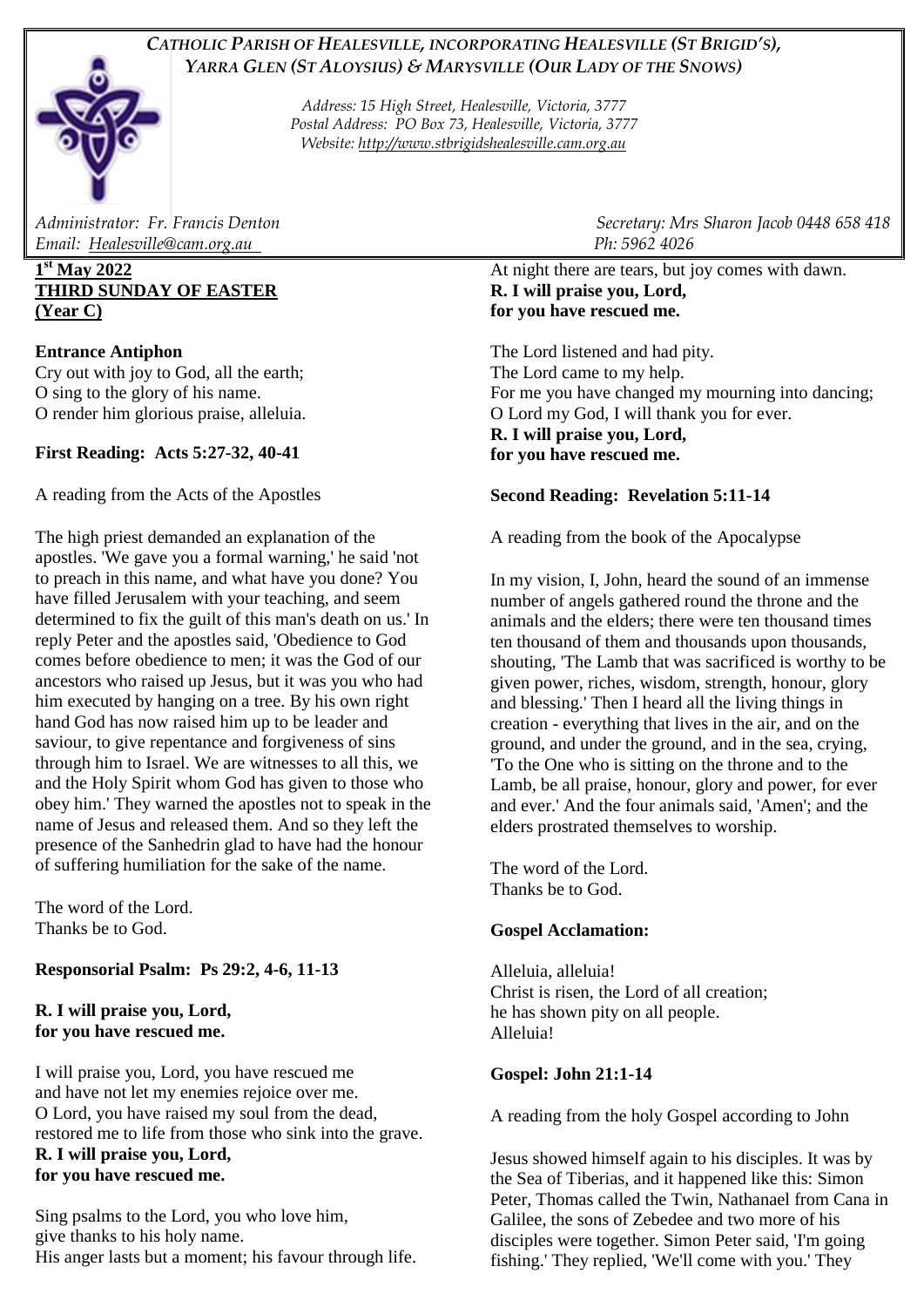went out and got into the boat but caught nothing that night.

It was light by now and there stood Jesus on the shore, though the disciples did not realise that it was Jesus. Jesus called out, 'Have you caught anything, friends?' And when they answered, 'No,' he said, 'Throw the net out to starboard and you'll find something.' So they dropped the net, and there were so many fish that they could not haul it in. The disciple Jesus loved said to Peter, 'It is the Lord.' At these words 'It is the Lord,' Simon Peter, who had practically nothing on, wrapped his cloak round him and jumped into the water. The other disciples came on in the boat, towing the net and the fish; they were only about a hundred yards from land.

As soon as they came ashore they saw that there was some bread there, and a charcoal fire with fish cooking on it. Jesus said, 'Bring some of the fish you have just caught.' Simon Peter went aboard and dragged the net to the shore, full of big fish, one hundred and fifty-three of them; and in spite of there being so many the net was not broken. Jesus said to them, 'Come and have breakfast.' None of the disciples was bold enough to ask, 'who are you?'; they knew quite well it was the Lord. Jesus then stepped forward, took the bread and gave it to them, and the same with the fish. This was the third time that Jesus showed himself to the disciples after rising from the dead.

The Gospel of the Lord.

Praise to you, Lord Jesus Christ.

#### **Communion Antiphon**

Jesus said to his disciples: Come and eat. And he took bread and gave it to them, alleluia.

#### **PARISH PRAYER LIST**

**Recently Deceased:** Gerda Hens **Anniversaries:** Ernest McIntyre, Tony McDonald **Sick:** Babies Emmett, Noah Glen Christie, Tedi and Santi; Roman, Blake Smith, Trish Leahy, John Snell, Abby Sharp, Peter Munro, Megan, Bernie Jansen, Andrew Sharp, John, Glenn, Lyn Francis, Dorothy Barber, Fiona, Annie Preuss, Michelle Ryan, Damian, John, Alison, Heather, Julie Bates, Garry Dettman, Bradley Jordan, Jeanette Henkel, Richard Galbraith, Debbie Huby, Geoff Lucas, Sandra Donkin, Glen, Fred Coullas, Evie Gleeson, Indy Dawes, Rade Krstic, Megan Williams, Michael Wood, Michael, Margo & Stephen Youngberry, Marie Hammond, John Mulholland, Rhiannon Days, Val Savitt, Ron Garland, Jaz Nueber, James Cooney, Robert, Mary & Gerard Bariola, Tilly Van der Zee, Lydia, Joyce Slattery, Annie, Bob Ireland, Val & Michael Christie, Ted & Peter Bowling, Natasha, Mia, James, Mitchell Wilson, Veronica Ireland, Lauren, Brooke, Anthony, Laura

Baosde Pinto, Michelle, Judy, Annette Fromholtz, John Wray, Lynn Doensen , Elsa Gianforte, Fiona M, Louise Janse,

#### **FOR THOSE WHOSE ANNIVERSARIES ARE IN APRIL**

Tanya Grizic (03.04.06), Emil Weklak (11.04.11), Paul Nielsen (07.04.08), Shane O'Meara (14.04.69), Fr Tim Tolan (15.04.08), Frank Wilson (16.04.06), Beryl Perrin (19.04.06), Brendan Hammond (23.04.12), Fr Robert Coughlin (24.04) Edgar Snell (26.04.93), Violet Brooks (26.04.08), Alan Thompson (26.04.00), Jean Malcolm (26.04.17), Janine McIntyre (28.04.07), Reg Fraser (Good Friday 1997), Susan Sosic, Marshall McLinden, Teresa Toscano, Rosa Toscano, Richie Youngberry (20/4/18), Bob Wadsley, Bill Skate , Catherine Backshall

## **Thanksgiving St Brigid's Healesville, 3 rd April 2022**

Thanksgiving: \$ 360.20 Presbytery: \$237.15

## **10th April 2022**

Thanksgiving: \$ 534.60 Presbytery: \$115.65

## **18th April 2022**

Thanksgiving: \$ 1322.45 Presbytery: \$ 244.05 Special Collection \$ 425.00

## **24th April 2022**

Thanksgiving: \$ 536.95 Presbytery: \$158.35

## **Yarra Glen**

**10th April 2022**  Thanksgiving: \$ 50.00 Presbytery: \$25.00

# **Marysville -21st April 2022**

Thanksgiving: \$ 80.00 Op-Shop \$ 300.00

Latest Guidelines from the Melbourne Catholic Archdiocese of Melbourne can be found here: <https://melbournecatholic.org/covid-19-guidelines>



**POSTPONED – Due to Debbie being unwell we will "Farewell" Debbie on 5th June.** 

A card will be in the foyer of the church over the next few weeks for us all to sign. If you would like to

[contribut](https://www.pngall.com/farewell-png)e to a gift please see the Joy.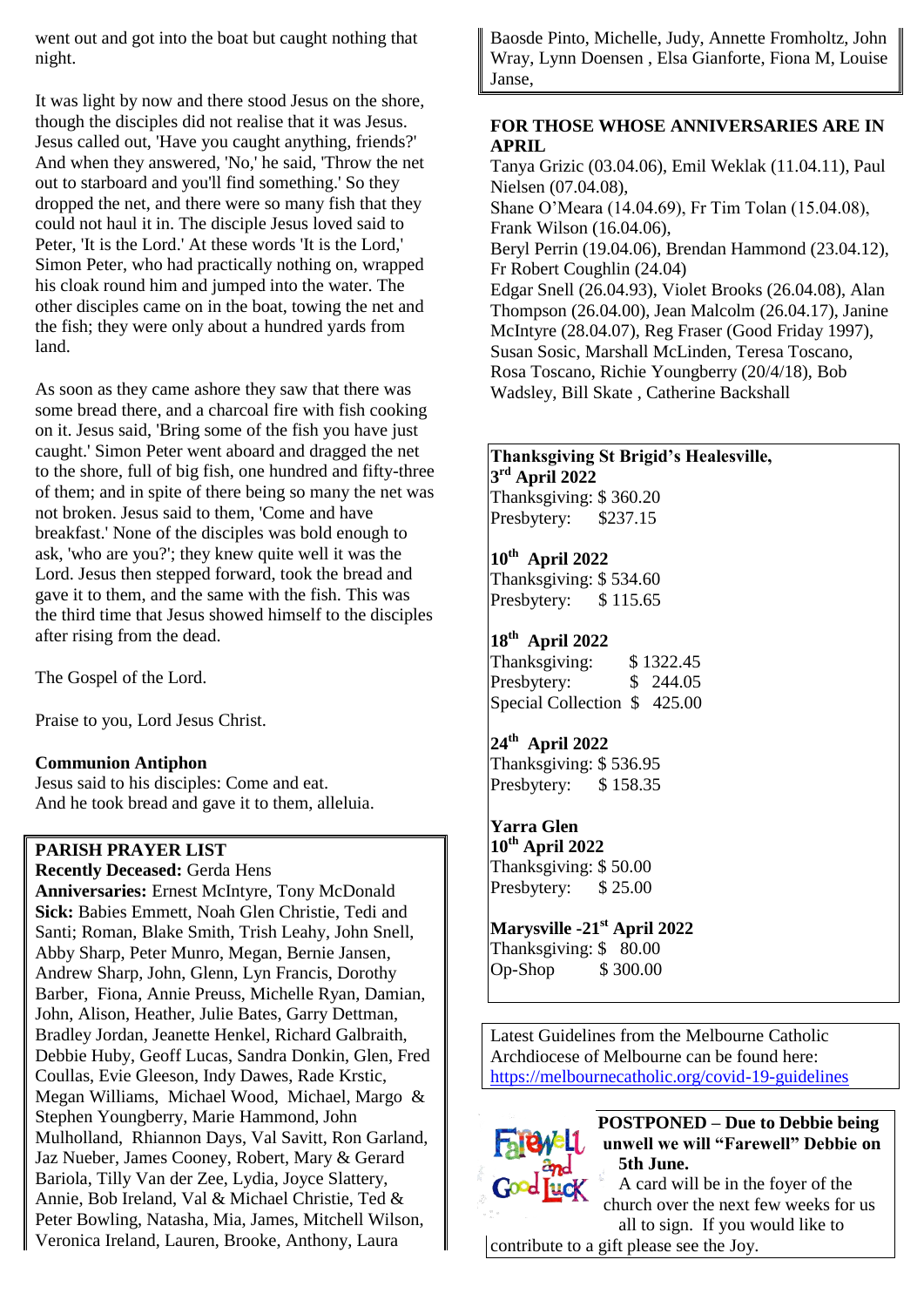#### **Farewell to Debbie Edwards**

This week was Debbie's final week as pastoral worker at Lilydale and Healesville parishes. With most unfortunate timing, poor Debbie has also been struck down with COVID and so has been resting up this past week. Although Debbie is allowed to come out of home 'isolation' on Friday 29<sup>th</sup> April she may not be able to make the intended farewell cup of tea after the Sunday Masses as planned, as (at the time of writing) she is still quite unwell. If that's the case, we will delay the farewell to another time. Stay tuned…

In any case, I take this opportunity to thank Deb for her thirteen years of service to the parishes of Lilydale and Healesville. Debbie's kindness and care, her thoughtful articles and gentle presence has touched the lives of many of our parishioners, and she will be greatly missed. We wish Debbie all the best for the future!

#### **Parish Stewardship**

The Christ-mandated mission of the Church is to make disciples of all nations (cf. Mt 28:19) for our eternal salvation. Consequently, the Church does not follow a corporate business model that aims to grow the 'business' and increase profit margins. Even so, the stewardship of the Church's resources is a matter of grave responsibility that calls for prudence and even shrewdness. We owe it to God, the Church and the local faithful to ensure that money and assets of the parish are cared for and responsibly used. In this regard the Archdiocese of Melbourne provides clear and sensible guidelines regulating the financial practices of parishes, which priests are obliged to follow. The 'Thanksgiving' contributions made by parishioners continue to be a crucial part of sustaining a financially viable parish. Experience shows that in parishes where there are healthy financial practices and transparency, this instils confidence in the faithful to continue offering contributions.

#### **New Tap-and-Go Service**

Two years of COVID measures have accelerated our culture's movement away from cash towards digital currency. The fact is many people no longer carry cash on them. It is important that the Church can adapt to the circumstances and provide opportunities for everyone to be able to financially assist the parish. This happened a generation ago with the move towards direct debit. In the past week we have introduced a 'tap-and-go' service at St Patrick's and St Brigid's churches. These are supported by the Catholic Development Fund (CDF) and the Archdiocese of Melbourne and have already been introduced in a large number of parishes. The 'tap-and-go' systems have a number of advantages as a means of receiving donations. Firstly, they are theft-proof; secondly, they don't require money counters; thirdly, they can be used at any time without

supervision, meaning that even one-time visitors to the Church have the opportunity to make a contribution outside of Mass. The machines are quite discreet and are located in the entrance of the Church. The amount is set at \$10 and can be 'tapped' multiple times according to the amount you want to contribute. All donations made will go towards the Church account, for the upkeep and expenses of the parish.

### **Sunday Collections**

This is an opportune time to provide a slight restructure of the regular Vigil/Sunday parish collections to make our parish fall in line with the standard practices across the Archdiocese of Melbourne. To date there has been some uncertainty about the breakdown of the collections and 'what is going where.' Things were further confused by having a different system in different churches. For example, at St Patrick's the second collection has since the 1990's been established as a specific 'Church restoration' collection. At the time this was appropriate given the significant costs involved in the large-scale remodelling of the church. Now that these works have been paid for it would be timely to move towards the model laid out by the Archdiocese of Melbourne.

Why are there two collections at Mass?

The two regular collections at a Sunday Mass are set out by the Archdiocese of Melbourne to correspond to two quite distinct financial needs: therefore every parish has a **Presbytery Account** and a **Church Account**.

The **Presbytery Account** is used for the up-keep of the priest/s in a particular parish. Each parish is expected to be able to pay for the living expenses of the priests who reside in their parish. This includes the priest's quarterly living allowance of \$5,000 (as determined by the PRF), food, and car-related expenses (petrol, registration, E-Tag, etc.). At the end of each financial quarter 25% of the total funds in the Presbytery Account go to the PRF – Priests Remuneration Fund. This is a fund operated collectively by the priests of the Archdiocese of Melbourne to help financially support the clergy of the Archdiocese. Of this 25% half (12.5%) goes to 'fill the gap' for those claiming parishes that struggle to financially support their own priests. The remaining 12.5% goes to the Priests' Retirement Fund – to care for retired priests, either living independently or in aged care. In addition to this 25% cut, a further 5% is taken from the Presbytery account each quarter and given to support the works of the Archbishop (known as the *cathedraticum*). In other words, your contributions to the Presbytery Account support not only your local priest, but collectively *many* of the priests of the Archdiocese, active and retired.

Each parish has a separate **Church Account** which is used to pay the wages of staff, building maintenance,